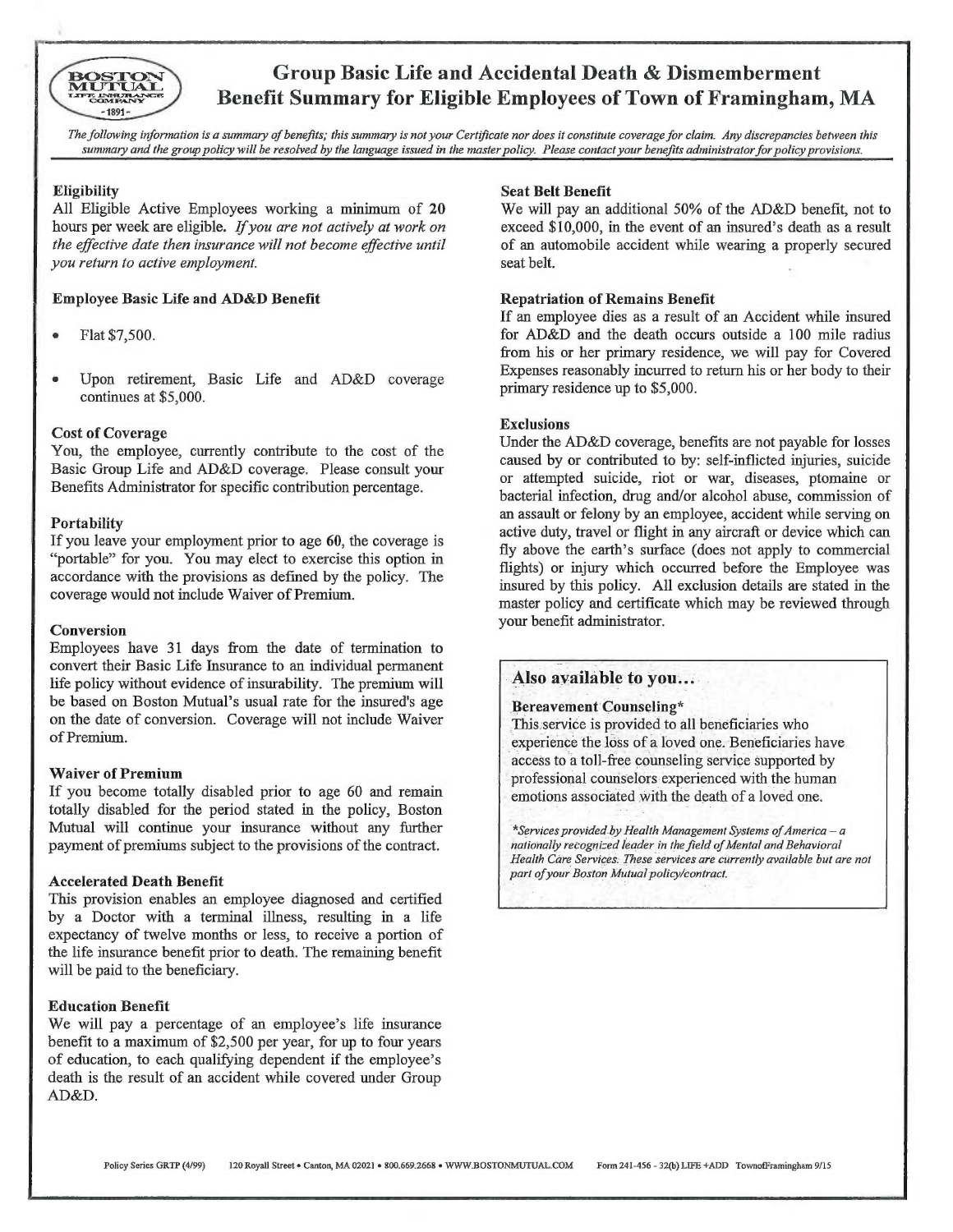

# Group Voluntary Life and Accidental Death & Dismemberment Benefit Summary for Eligible Employees of Town of Framingham, MA

The following information is a summary of benefits; this summary is not your Certificate nor does it constitute coverage for claim. Any discrepancies between this summary and the group policy will be resolved by the language issued in the master policy. Please contact your benefits administrator for policy provisions.

## **Eligibility**

You as an active full-time employee working 20 or more hours per week, your spouse under age 70, your unmarried children ages 14 days to 19 years (to age 25 if a full-time student), and handicapped children over the age of 19 are eligible for coverage.

Dependents may not be insured if they are confined in a medical facility. Dependent coverage is available only if you, the employee, also elects coverage. If you are not actively at work on the effective date of coverage, then your insurance will not become effective until the date you return to active employment.

# Voluntary Life and AD&D Available Benefit **Amounts**

- You have the flexibility to choose coverage for yourself in units of \$10,000 to a maximum of \$500,000. However, the maximum coverage amount you may elect cannot exceed five times your base annual salary.
- You may insure your spouse in units of \$5,000 to <sup>a</sup> maximum of \$250,000, not to exceed 50% of your coverage amount.
- You may insure your dependent children for Life Insurance only. Coverage amounts are as follows:
	- 0 14 days to 1 year ...........................\$1,000 0 1 year to 19 years\* ........\$5,000 or \$10,000 \*(Age 25 for full-time students)

<sup>A</sup>spouse or child who is also an employee cannot be insured as <sup>a</sup> dependent. If both spouses are insured employees of the same group, their children can be insured as dependents of one spouse only.

## Medical Questions

If you and your eligible dependents enroll within the initial eligibility period as defined by the policy, you and your dependents may purchase a specific amount of insurance on <sup>a</sup> guaranteed basis. No medical questions will be asked for coverage at or under the Guarantee Issue Amount.

### Guarantee Issue Amounts

| Age                                                         | Employee  | Spouse   |
|-------------------------------------------------------------|-----------|----------|
| Under Age 69                                                | \$130,000 | \$30,000 |
| *Age 70 and over                                            | \$0       | $-80-$   |
| All life coverage for dependent children is Guarantee Issue |           |          |

\* Employee's insurance reduction schedule applies. Please refer to the section: Benefit Reductions

Guarantee Issue coverage will become effective for eligible employees on the later of the effective date as defined by the group policy or the date the application is approved by Boston Mutual. Proof of good health satisfactory to Boston Mutual is required for amounts above the Guarantee Issue Amounts or beyond the initial eligibility period.

## Cost of Coverage

You pay for the cost of the Group Voluntary Term Life and AD&D coverage. Below, you will find samples of Monthly payroll deductions for you and your spouse:

|  |  |  | <b>Sample Monthly Payroll Deductions</b> |  |  |
|--|--|--|------------------------------------------|--|--|
|--|--|--|------------------------------------------|--|--|

| Age       | Monthly<br>Pre mium<br>Rate per<br>\$1,000 | 10,000  | 30,000   | 50,000   | 100,000  | 130,000  |
|-----------|--------------------------------------------|---------|----------|----------|----------|----------|
| $\leq$ 35 | \$0.12                                     | \$1.20  | \$3.60   | \$6.00   | \$12.00  | \$15.60  |
| $35 - 39$ | \$0.15                                     | \$1.50  | \$4.50   | \$7.50   | \$15.00  | \$19.50  |
| $40 - 44$ | \$0.22                                     | \$2.20  | \$6.60   | \$11.00  | \$22.00  | \$28.60  |
| $45 - 49$ | \$0.31                                     | \$3.10  | \$9.30   | \$15.50  | \$31.00  | \$40.30  |
| $50 - 54$ | \$0.50                                     | \$5.00  | \$15.00  | \$25.00  | \$50.00  | \$65.00  |
| $55 - 59$ | \$0.82                                     | \$8.20  | \$24.60  | \$41.00  | \$82.00  | \$106.60 |
| 60-64     | \$1.17                                     | \$11.70 | \$35.10  | \$58.50  | \$117.00 | \$152.10 |
| $65 - 69$ | \$1.87                                     | \$18.70 | \$56.10  | \$93.50  | \$187.00 | \$243.10 |
| $70 - 74$ | \$4.37                                     | \$43.70 | \$131.10 | \$218.50 | \$437.00 | \$568.10 |

Premium rates for employees age 75 and above are available. Please contact your benefits administrator for details

This plan utilizes Boston Mutual 's Issue Age billing option. Issue age billing means that Employees and Spouses enroll and are billed based on their age band as of the effective date of coverage. Once enrolled, Employees and Spouses remain in the age band they were originally issued at with Boston Mutual.

After the initial rate guarantee period, the group is subject to an annual review and possible rate changes.

The cost to insure all eligible dependent children for Voluntary Life Insurance is only

\$ 0.95 for \$5,000 of Family Unit Monthly Or \$1.90 for \$10,000 of Family Unit Monthly

## See reverse side for additional information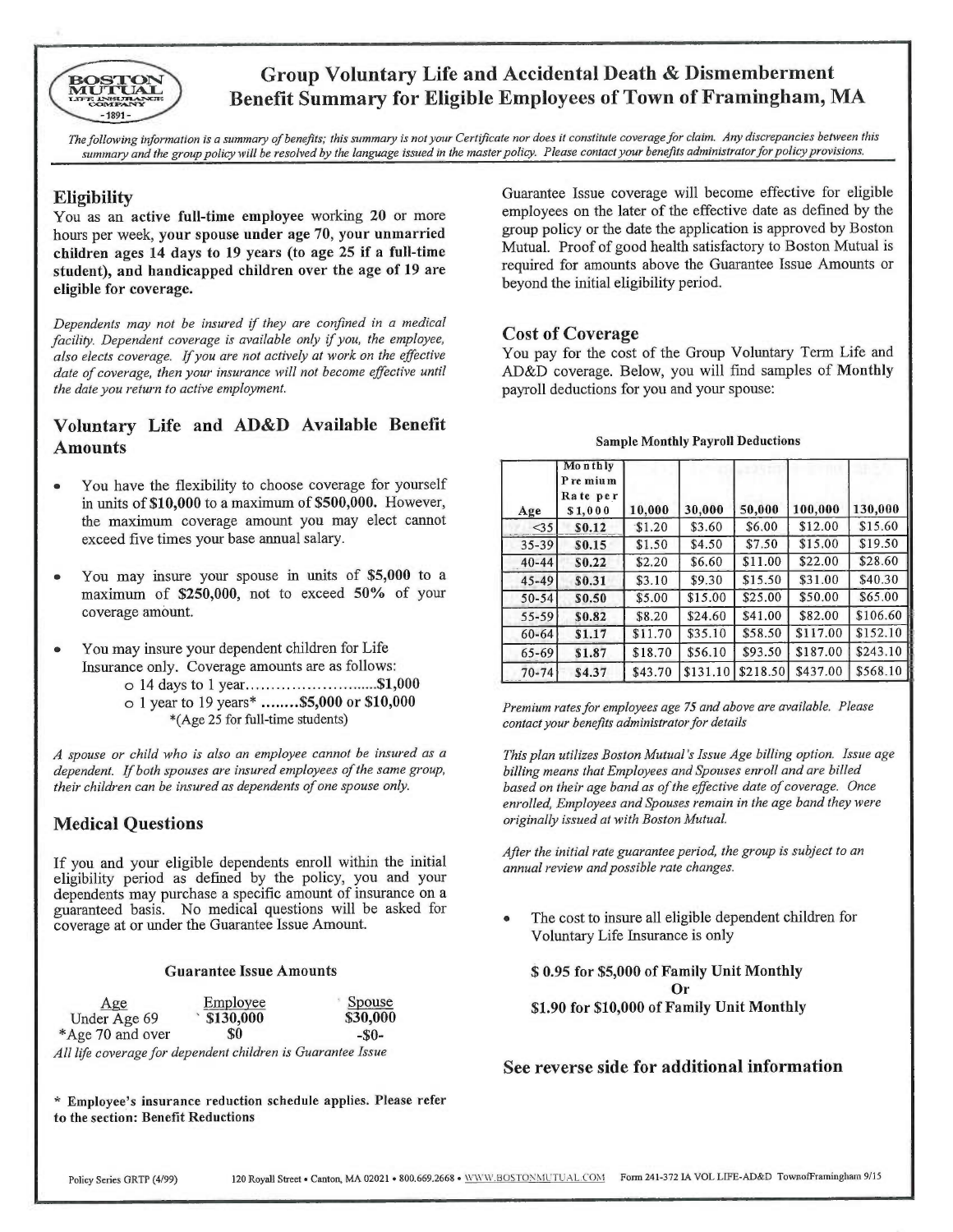## BOSTON MUTUAL LIFE INSURANCE COMPANY

1-800-669-2668 x700

# 120 Royall Street . Canton, MA 02021

Please refer to vour Administration Kit for enrollment and mailing instructions

|                               | power assemblation who can get<br>PLEASE PRINT OR TYPE<br><b>GROUP BENEFITS ENROLLMENT FORM</b>                                                                                                                                                                                                                                                                                                                                                                                                                                                                                                                                                                                                                                                                                                            |                                                                                                                      |                                                                                                                                                                                                                                |
|-------------------------------|------------------------------------------------------------------------------------------------------------------------------------------------------------------------------------------------------------------------------------------------------------------------------------------------------------------------------------------------------------------------------------------------------------------------------------------------------------------------------------------------------------------------------------------------------------------------------------------------------------------------------------------------------------------------------------------------------------------------------------------------------------------------------------------------------------|----------------------------------------------------------------------------------------------------------------------|--------------------------------------------------------------------------------------------------------------------------------------------------------------------------------------------------------------------------------|
|                               | Employer/Policyholder                                                                                                                                                                                                                                                                                                                                                                                                                                                                                                                                                                                                                                                                                                                                                                                      |                                                                                                                      | Dept, ID                                                                                                                                                                                                                       |
| EMPLOYEE / FAMILY INFORMATION | Employee Name (Last, First, Middle)                                                                                                                                                                                                                                                                                                                                                                                                                                                                                                                                                                                                                                                                                                                                                                        |                                                                                                                      | Social Security Number                                                                                                                                                                                                         |
|                               | Home Address (Street, City, State, Zip)                                                                                                                                                                                                                                                                                                                                                                                                                                                                                                                                                                                                                                                                                                                                                                    | PAYROLL U Weekly                                                                                                     | $\mathcal{E}$<br>Telephone #<br>□ Bi-Weekly                                                                                                                                                                                    |
|                               | Date of Birth<br>Gender (M/F) Occupation or Job Title                                                                                                                                                                                                                                                                                                                                                                                                                                                                                                                                                                                                                                                                                                                                                      | TYPE:<br><b>Q</b> Monthly<br>Age                                                                                     | Annual Earnings: \$                                                                                                                                                                                                            |
|                               | or Date of Full Time Employment if different<br>Average Hours Worked Date of Hire                                                                                                                                                                                                                                                                                                                                                                                                                                                                                                                                                                                                                                                                                                                          | <b>Effective Date</b>                                                                                                | State<br>Class                                                                                                                                                                                                                 |
|                               | Spouse (Last, First, Middle)                                                                                                                                                                                                                                                                                                                                                                                                                                                                                                                                                                                                                                                                                                                                                                               | Date of Birth<br>Gender (M/F)                                                                                        | No. of Dependents<br>Age                                                                                                                                                                                                       |
|                               | You Must Have Basic Coverage to Elect Voluntary Coverage                                                                                                                                                                                                                                                                                                                                                                                                                                                                                                                                                                                                                                                                                                                                                   | You Must Have Voluntary Coverage to Elect Dependent Coverage                                                         |                                                                                                                                                                                                                                |
| LIFE                          | <b>BASIC:</b><br>Group # $Div.$ Div. $YES NO$<br><b>Insurance Amount</b><br>$\Box$<br>Q<br>\$<br>LIFE & AD&D                                                                                                                                                                                                                                                                                                                                                                                                                                                                                                                                                                                                                                                                                               | VOLUNTARY:<br>$Group \#$ Div.<br>LIFE & AD&D<br><b>SPOUSE</b>                                                        | <b>YES</b><br>Insurance Amount<br>NO.<br>а<br>a<br>$\sim$<br>a<br>Q<br>$\sim$                                                                                                                                                  |
|                               |                                                                                                                                                                                                                                                                                                                                                                                                                                                                                                                                                                                                                                                                                                                                                                                                            | <b>DEPENDENT LIFE:</b>                                                                                               |                                                                                                                                                                                                                                |
|                               |                                                                                                                                                                                                                                                                                                                                                                                                                                                                                                                                                                                                                                                                                                                                                                                                            | CHILD(REN)                                                                                                           | $\Box$ \$<br>$\Box$                                                                                                                                                                                                            |
|                               | Name of Your Beneficiary(ies) for Life and/or AD&D Benefits: (Total Percentage of Benefit must equal 100%) List Additional Beneficiaries on separate sheet<br>Residential Address<br>Primary Beneficiary(ies):                                                                                                                                                                                                                                                                                                                                                                                                                                                                                                                                                                                             | Social Security #<br>Tel. #<br>Date of Birth                                                                         | Relationship % of Benefit                                                                                                                                                                                                      |
| <b>BENEFICIARY</b>            | Contingent Beneficiary(ies):<br><u> 1990 - Prima Maria Monte, prima prima prima prima prima prima prima prima prima prima prima prima prima prim</u>                                                                                                                                                                                                                                                                                                                                                                                                                                                                                                                                                                                                                                                       |                                                                                                                      |                                                                                                                                                                                                                                |
|                               | If you designate more than one beneficiary, please be sure the total percentages of benefit equals 100%. If you do not designate a percentage<br>payable for each beneficiary, the total proceeds payable will be divided equally among each beneficiary. If an insured dependent dies, we will pay the<br>proceeds to you.                                                                                                                                                                                                                                                                                                                                                                                                                                                                                |                                                                                                                      |                                                                                                                                                                                                                                |
|                               | <b>ACCEPTANCE OF INSURANCE - Employee Signature Required</b>                                                                                                                                                                                                                                                                                                                                                                                                                                                                                                                                                                                                                                                                                                                                               |                                                                                                                      |                                                                                                                                                                                                                                |
| SIGNATURE                     | I apply for the insurance for which I am now eligible (or for which I may become eligible) under the provisions of the Group Policy or Group Policies issued<br>to my employer by the Boston Mutual Life Insurance Company and authorize deductions, if any, from my earnings of the required premium<br>contribution toward the cost of the insurance. I understand that if I am disabled on the date my insurance would otherwise become effective, I shall<br>only become insured on the date I return to active full-time work. I further understand that if I decline insurance coverage for which I am now eligible<br>and I desire to participate in the plan at a later date, I must furnish, at my own expense, evidence of insurability satisfactory to Boston Mutual Life<br>Insurance Company. |                                                                                                                      |                                                                                                                                                                                                                                |
|                               | Signature of Employee                                                                                                                                                                                                                                                                                                                                                                                                                                                                                                                                                                                                                                                                                                                                                                                      | Date _                                                                                                               |                                                                                                                                                                                                                                |
|                               | <b>DEL SELLIEN</b><br><b>RACINESS</b>                                                                                                                                                                                                                                                                                                                                                                                                                                                                                                                                                                                                                                                                                                                                                                      | REFUSAL OF INSURANCE <b>External State of Australian State State State State State State State State State State</b> |                                                                                                                                                                                                                                |
|                               | Employee/Policyholder Group No.<br>Employee Name<br>(Last, First, Middle)                                                                                                                                                                                                                                                                                                                                                                                                                                                                                                                                                                                                                                                                                                                                  |                                                                                                                      |                                                                                                                                                                                                                                |
|                               | I hereby certify that I have been given an opportunity to participate in the Group Insurance Plan offered by my Employer (or the Association with whom I am<br>affiliated) and insured by Boston Mutual Life Insurance Company and that I have declined to do so with respect to:                                                                                                                                                                                                                                                                                                                                                                                                                                                                                                                          |                                                                                                                      |                                                                                                                                                                                                                                |
|                               | □ Voluntary Life & AD&D<br>□ Basic Life & AD&D                                                                                                                                                                                                                                                                                                                                                                                                                                                                                                                                                                                                                                                                                                                                                             |                                                                                                                      | O Dependent Life                                                                                                                                                                                                               |
|                               | I further understand that if I desire to participate in the Plan at a later date with respect to the coverage checked, I must furnish, at my own expense, evidence<br>of insurability satisfactory to Boston Mutual Life Insurance Company.                                                                                                                                                                                                                                                                                                                                                                                                                                                                                                                                                                |                                                                                                                      |                                                                                                                                                                                                                                |
|                               |                                                                                                                                                                                                                                                                                                                                                                                                                                                                                                                                                                                                                                                                                                                                                                                                            |                                                                                                                      | Date $\overline{\phantom{a}}$                                                                                                                                                                                                  |
|                               | Signature of Witness                                                                                                                                                                                                                                                                                                                                                                                                                                                                                                                                                                                                                                                                                                                                                                                       |                                                                                                                      | Date and the contract of the contract of the contract of the contract of the contract of the contract of the contract of the contract of the contract of the contract of the contract of the contract of the contract of the c |
|                               | YELLOW - BOSTON MUTUAL COPY<br>WHITE - EMPLOYER COPY<br>BML-32BBass-Vol-ENR                                                                                                                                                                                                                                                                                                                                                                                                                                                                                                                                                                                                                                                                                                                                | PINK - EMPLOYEE COPY                                                                                                 | 241-285 9/13                                                                                                                                                                                                                   |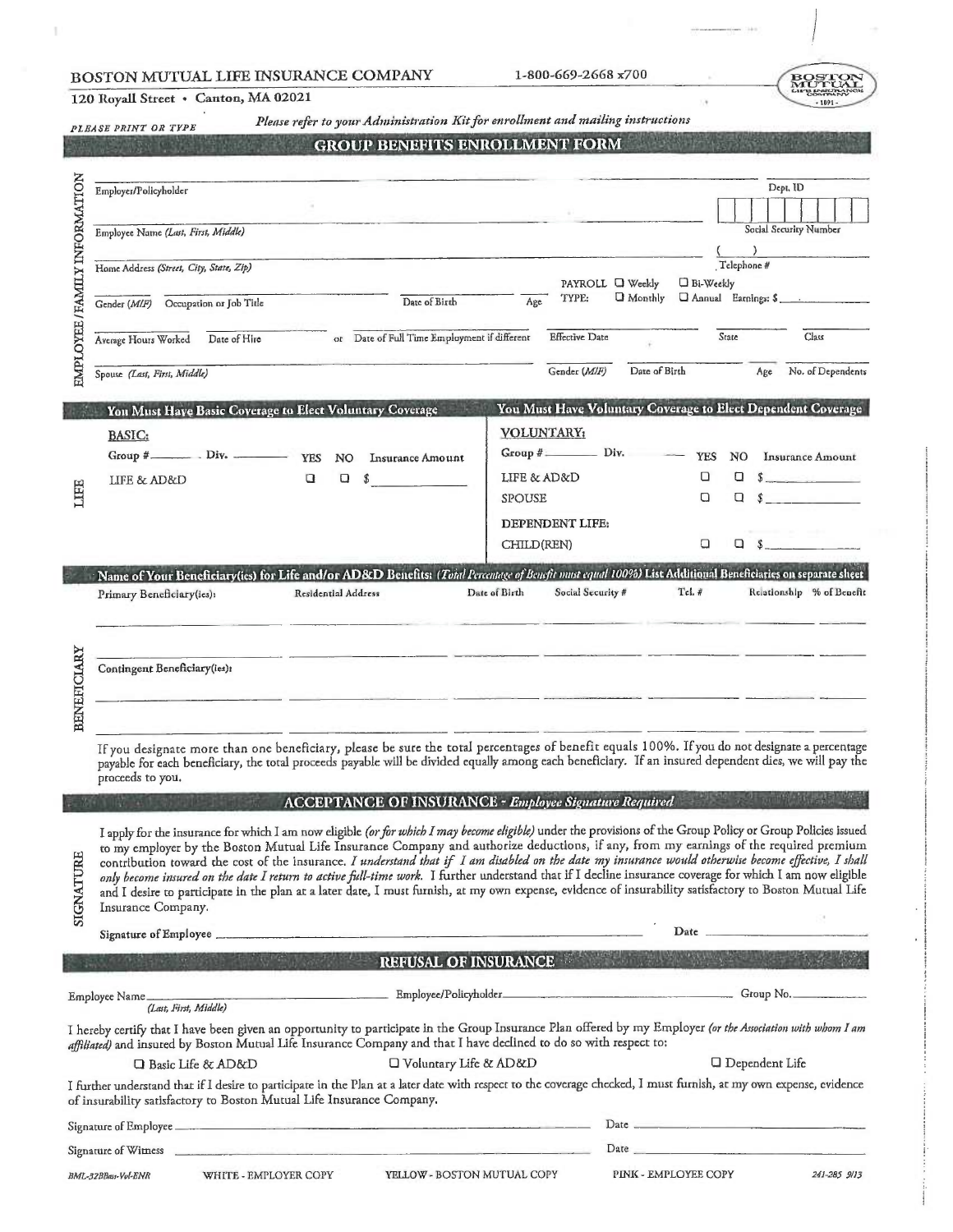$\mathbb{R}$ 



## EVIDENCE OF INSURABILITY FORM FOR GROUP INSURANCE

To be completed for all proposed insureds who are applying for more than the guaranteed issue limit or are completing<br>the form 31 or more days from the date that the proposed insureds became eligible.

|             | Refer to the Group Policy for<br>types of coverage available and<br>eligible amounts of insurance                   |                      |                     | PLEASE COMPLETE IN FULL<br><b>EMPLOYER SECTION</b> |                                                                                                                                                                                                                                                               |                                |                           | <b>IMPORTANT</b><br>Submit with completed<br>Enrollment form. |
|-------------|---------------------------------------------------------------------------------------------------------------------|----------------------|---------------------|----------------------------------------------------|---------------------------------------------------------------------------------------------------------------------------------------------------------------------------------------------------------------------------------------------------------------|--------------------------------|---------------------------|---------------------------------------------------------------|
| Group #     |                                                                                                                     | Div. #               | Employer/Group Name |                                                    |                                                                                                                                                                                                                                                               |                                |                           |                                                               |
|             | Social Security #                                                                                                   |                      |                     | Employee Name (Last, First, Middle Initial)        |                                                                                                                                                                                                                                                               |                                |                           |                                                               |
| Telephone # |                                                                                                                     |                      | Address             |                                                    | ×                                                                                                                                                                                                                                                             |                                |                           |                                                               |
|             |                                                                                                                     |                      |                     | <b>PROPOSED INSURED(S)</b>                         |                                                                                                                                                                                                                                                               |                                |                           |                                                               |
| Name        | .<br>The complementation of the state of the state of the complete form of the problem of the complete state of the |                      |                     | Relationship                                       | Date of Birth                                                                                                                                                                                                                                                 |                                | Height                    | Weight                                                        |
|             |                                                                                                                     |                      |                     |                                                    |                                                                                                                                                                                                                                                               |                                |                           |                                                               |
|             |                                                                                                                     |                      |                     |                                                    |                                                                                                                                                                                                                                                               |                                |                           |                                                               |
|             |                                                                                                                     |                      |                     |                                                    |                                                                                                                                                                                                                                                               | and the control of the control | - 6                       |                                                               |
|             |                                                                                                                     |                      |                     |                                                    |                                                                                                                                                                                                                                                               |                                |                           |                                                               |
|             |                                                                                                                     |                      |                     |                                                    |                                                                                                                                                                                                                                                               |                                |                           |                                                               |
|             |                                                                                                                     |                      |                     | REASON                                             |                                                                                                                                                                                                                                                               |                                |                           |                                                               |
|             | <b>NEW</b>                                                                                                          |                      |                     |                                                    | <b>CHANGE</b>                                                                                                                                                                                                                                                 |                                |                           |                                                               |
| u<br>u      | Late Applicant<br>Applying for Coverage in Excess of the                                                            |                      |                     | ⊔<br>Ц                                             | Increase in Coverage<br><b>Adding Spouse</b>                                                                                                                                                                                                                  |                                |                           |                                                               |
|             | Guaranteed Amount                                                                                                   |                      |                     | ⊔                                                  | <b>Increasing Spouse</b>                                                                                                                                                                                                                                      |                                |                           |                                                               |
| $\Box$      | Applying for Supplemental Coverage                                                                                  |                      |                     | Ü<br>$\Box$                                        | Adding Dependent Child(ren)<br>Other contact the contact of the contact of the contact of the contact of the contact of the contact of the contact of the contact of the contact of the contact of the contact of the contact of the contact of the contact o |                                |                           |                                                               |
|             |                                                                                                                     |                      |                     | <b>APPLYING FOR </b>                               |                                                                                                                                                                                                                                                               |                                |                           |                                                               |
| YOU         |                                                                                                                     | <b>LIFE</b>          | AD&D                |                                                    | <b>VOLUNTARY LIFE</b>                                                                                                                                                                                                                                         |                                | <b>VOLUNTARY AD&amp;D</b> |                                                               |
|             | Current Insurance                                                                                                   |                      |                     |                                                    |                                                                                                                                                                                                                                                               |                                |                           |                                                               |
|             | Additional Insurance Requested                                                                                      |                      |                     |                                                    |                                                                                                                                                                                                                                                               |                                |                           |                                                               |
|             | <b>Total New Coverage</b>                                                                                           |                      |                     |                                                    |                                                                                                                                                                                                                                                               |                                |                           |                                                               |
| u           | Short Term Disability                                                                                               | \$                   |                     |                                                    |                                                                                                                                                                                                                                                               |                                |                           |                                                               |
| □           | Long Term Disability                                                                                                | Weekly Benefit<br>\$ |                     | □                                                  | Other                                                                                                                                                                                                                                                         | \$                             |                           |                                                               |
|             |                                                                                                                     | Monthly Benefit      |                     |                                                    |                                                                                                                                                                                                                                                               |                                |                           |                                                               |
|             | YOUR SPOUSE                                                                                                         | <b>LIFE</b>          | AD&D                |                                                    | <b>VOLUNTARY LIFE</b>                                                                                                                                                                                                                                         |                                | <b>VOLUNTARY AD&amp;D</b> |                                                               |
|             | Current Insurance                                                                                                   |                      |                     |                                                    |                                                                                                                                                                                                                                                               |                                |                           |                                                               |
|             | Additional Insurance Requested                                                                                      |                      |                     |                                                    |                                                                                                                                                                                                                                                               |                                |                           |                                                               |
|             | Total New Coverage                                                                                                  |                      |                     |                                                    |                                                                                                                                                                                                                                                               |                                |                           |                                                               |
|             |                                                                                                                     |                      |                     | u                                                  | Other                                                                                                                                                                                                                                                         | \$                             |                           |                                                               |

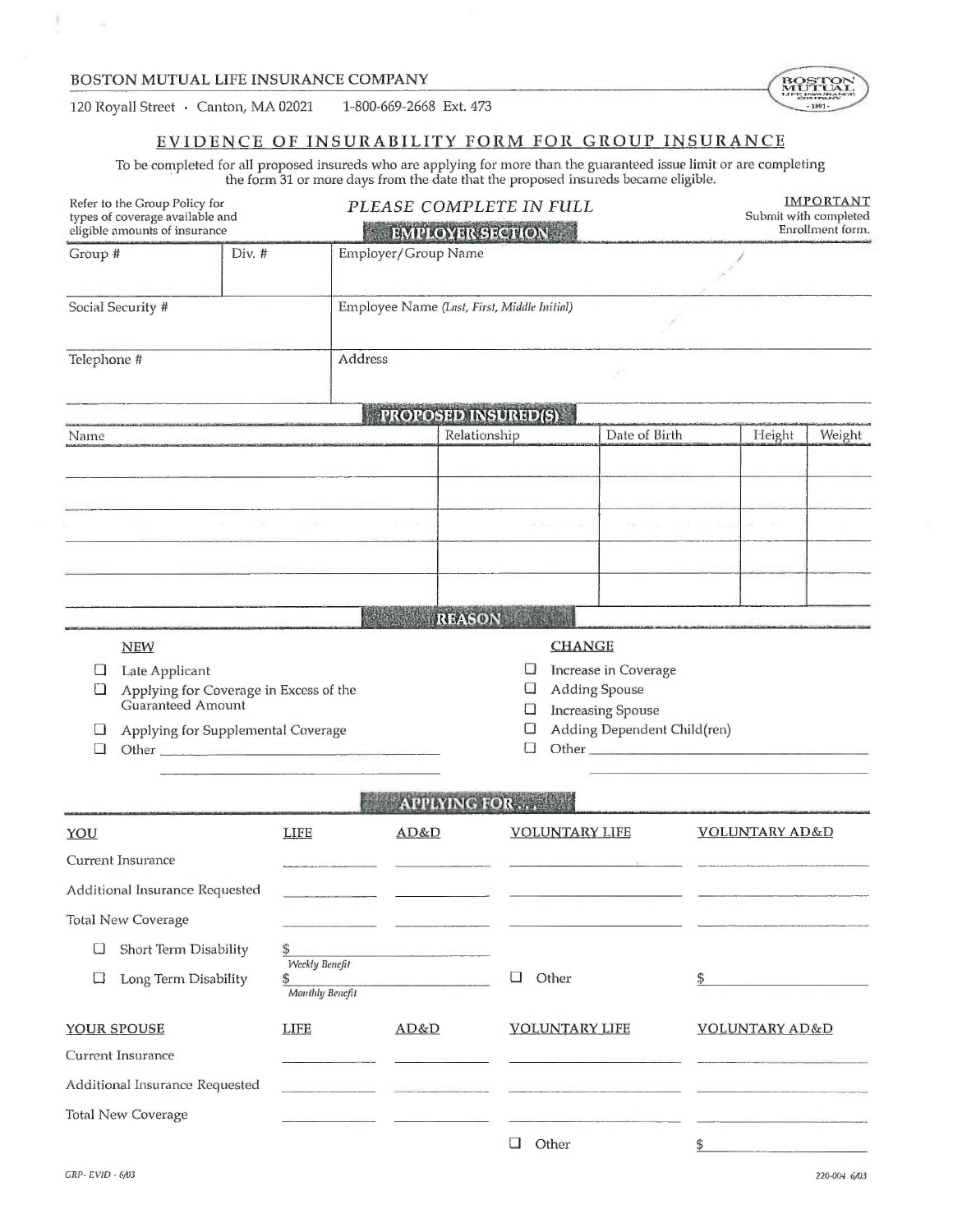BOSTON MUTUAL LIFE INSURANCE COMPANY . 120 ROYALL STREET · CANTON, MASSACHUSETTS 02021 · 800-669-2668  $_{\rm{BOSTON}}$  $.189 -$ 

# Authorization for Release of Health-Related Information To BOSTON MUTUAL LIFE INSURANCE COMPANY (This aufhorizafion complies with the HIPAA Privacy Rule)

| Name of (Proposed) Insured/Patient (please print)        | Date of Birth |
|----------------------------------------------------------|---------------|
|                                                          |               |
| Name of Second (Proposed) Insured/Patient (please print) | Date of Birth |

authorize any health plan, physician, health care professional, hospital, clinic, laboratory, pharmacy, medical facility, or other health care provider ("Providers") that has provided payment, treatment or services to the person named above, or on such person's behalf, to disclose the entire medical record and any other protected health information concerning such person to the Boston Mutual Life Insurance Company (BML) and its employees, representatives and reinsurers. This includes information on the diagnosis or treatment of Human Immunodeficiency Virus (HIV) infection, Acquired Immune Deficiency Syndrome (AIDS) and sexually transmitted diseases. This also includes information on the diagnosis and treatment of mental illness and the use of alcohol, drugs, and tobacco, but excludes psychotherapy notes.

By my signature below, I acknowledge that any agreements such person has made to restrict protected health information do not apply to this authorization, and I instruct any physician, health care professional, hospital, clinic, medical facility, or other health care provider to release and disclose the entire medical record without restriction.

This protected health information is to be disclosed under this Authorization so that BML may: 1) underwrite an application for coverage, make eligibility, risk rating, policy issuance and enrollment determinations; 2) obtain reinsurance; 3) administer claims and determine or fulfill responsibility for coverage and provision of benefits; 4) administer coverage; and 5) conduct other legally permissible activities that relate to any coverage such person named above has or has applied for with BML.

This authorization shall remain in force for 24 months following the date of my signature below, and a copy of this authorization is as valid as the original. I understand that I have the right to revoke this authorization in writing, at any time, by sending a written request for revocation to BML at 120 Royall Street, Canton, MA 02021, Attention: Privacy Officer. understand that a revocation is not effective to the extent that any of the Providers have relied on this Authorization or to the extent that BML has a legal right to contest a claim under an insurance policy or to contest the policy itself. understand that any information that is disclosed pursuant to this authorization may be redisclosed and is no longer covered by federal rules governing privacy and confidentiality of health information.

understand that the Providers may not refuse to provide treatment or payment for health care services if I refuse to sign this authorization. 1 further understand that if I refuse to sign this authorization to release complete medical records, BML may not be able to process an application for coverage, or if coverage has been issued may not be able to make any benefit payments. I acknowledge that I have received a copy of BML's Notice of Information of Privacy Practices. I have read this authorization and understand that I or my authorized representative can receive a copy of it.

| Signature of Proposed Insured/Claimant/Patient or Personal Representative                                      | Date |  |
|----------------------------------------------------------------------------------------------------------------|------|--|
| Description of Personal Representative's Authority or Relationship to Proposed Insured/Claimant/Patient        |      |  |
| Signature of Second Proposed Insured/Claimant/Patient or Personal Representative                               | Date |  |
| Description of Personal Representative's Authority or Relationship to Second Proposed Insured/Claimant/Patient |      |  |

## • DESIGNATION OF AUTHORIZED PERSONAL REPRESENTATIVE

be void if I change my beneficiary(ies) or otherwise appoint another authorized personal representative.

I, the undersigned, designate *internal contract to the beneficiary(ies)* of this Boston Mutual Life Insurance policy, as my authorized personal representative(s) who, upon my death, may authorize the release of and may review all Protected Health Information relating to a claim against this policy. This designation will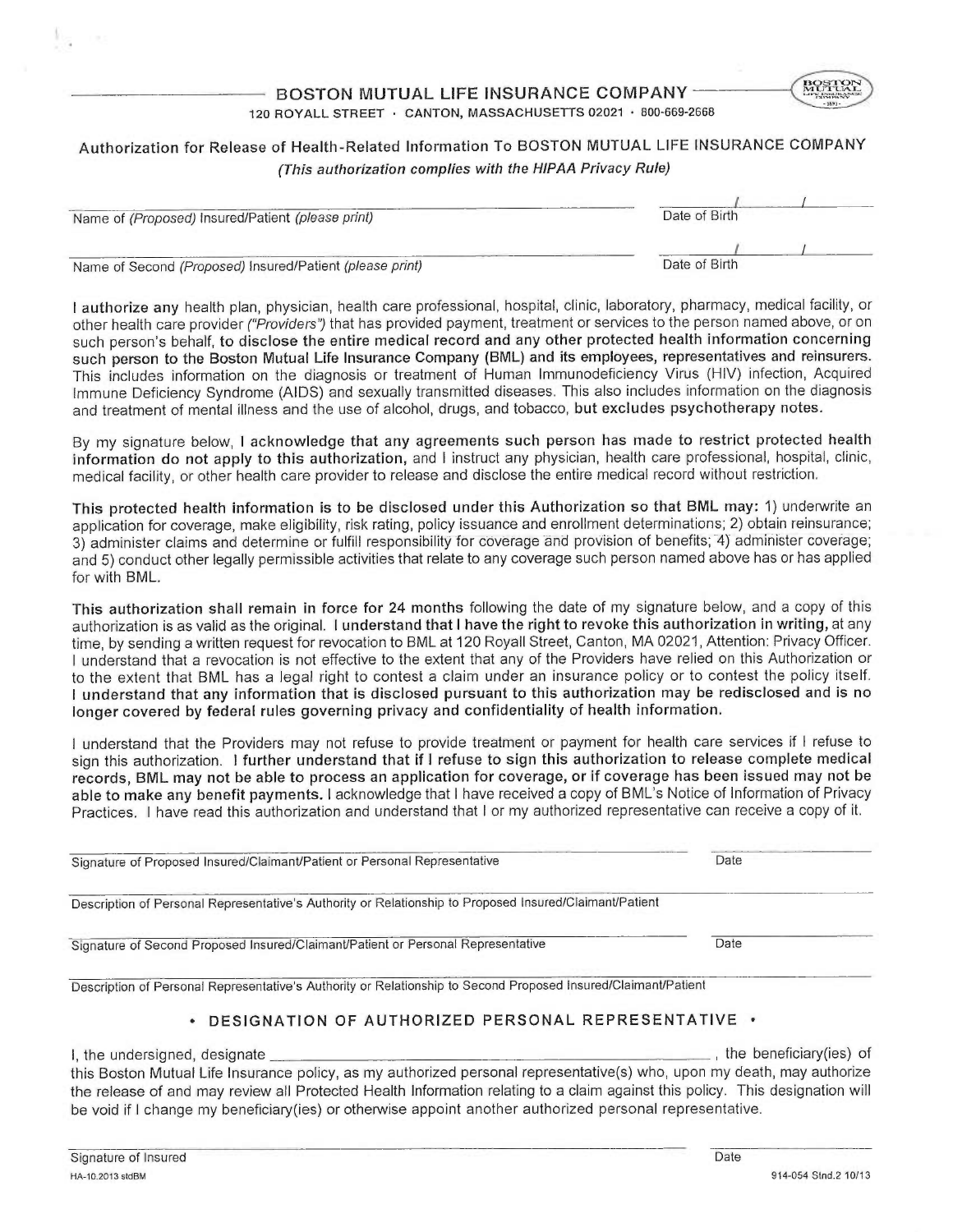# BOSTON MUTUAL PORTABILITY AND CONVERSION INFORMATION

## Portability

If the insured is under age 60, he/she can "port" life insurance. That is, it can be continued as term life insurance until age 70. The ported coverage is guarantee issue if implemented within <sup>31</sup> days of retirement.

Portability enables the insured employee to continue all of their Group Term Basic Life Insurance` and/or Voluntary Life Insurance, including any Voluntary Life Insurance in effect on the spouse and children, upon leaving employment.

Portable Life Insurance is Group Term Life Insurance that does NOT include Waiver of Premium or Accidental Death and Dismemberment coverage.

If you are interested in purchasing Portable Life Insurance, please complete and return the attached notice to:

Group Billing Department Boston Mutual Life Insurance Company 120 Royall Street Canton, MA 02021-1098

Note: Because employees have only 31 days from the date employment ends, it is extremely important that the Employer provide them with this form on or before the date of termination. The portability feature is not available if the coverage terminated due to cancellation of the Group Policy.

## Conversion

Conversion to permanent life is another continuation option to an insured regardless of his/her attained age at retirement. The conversion policy is guarantee issue if implemented within <sup>31</sup> days of retirement.

Use this form when an employee's group life insurance is reduced or cancelled due to age or termination of employment, including retirement.

Note: Because employees have only 31 days\* from the date of reduction or termination to exercise the conversion privilege, it is extremely important that you provide them with this form on or before the date of reduction/termination.

The Employer/Plan Administrator (or an authorized representative) should complete the top portion of the form, including: Name, Sex, Date of Birth and Address of the Employee Amount of Insurance: Terminations-not more than amount in force prior to termination of coverage Reductions- not to exceed amount of coverage reduced by age Insurance Termination or Reduction Date Policy Number Name of Group Date of this Notice (date form is given to employee) Employer Authorized Signature

The Employee should complete the remainder of the form.